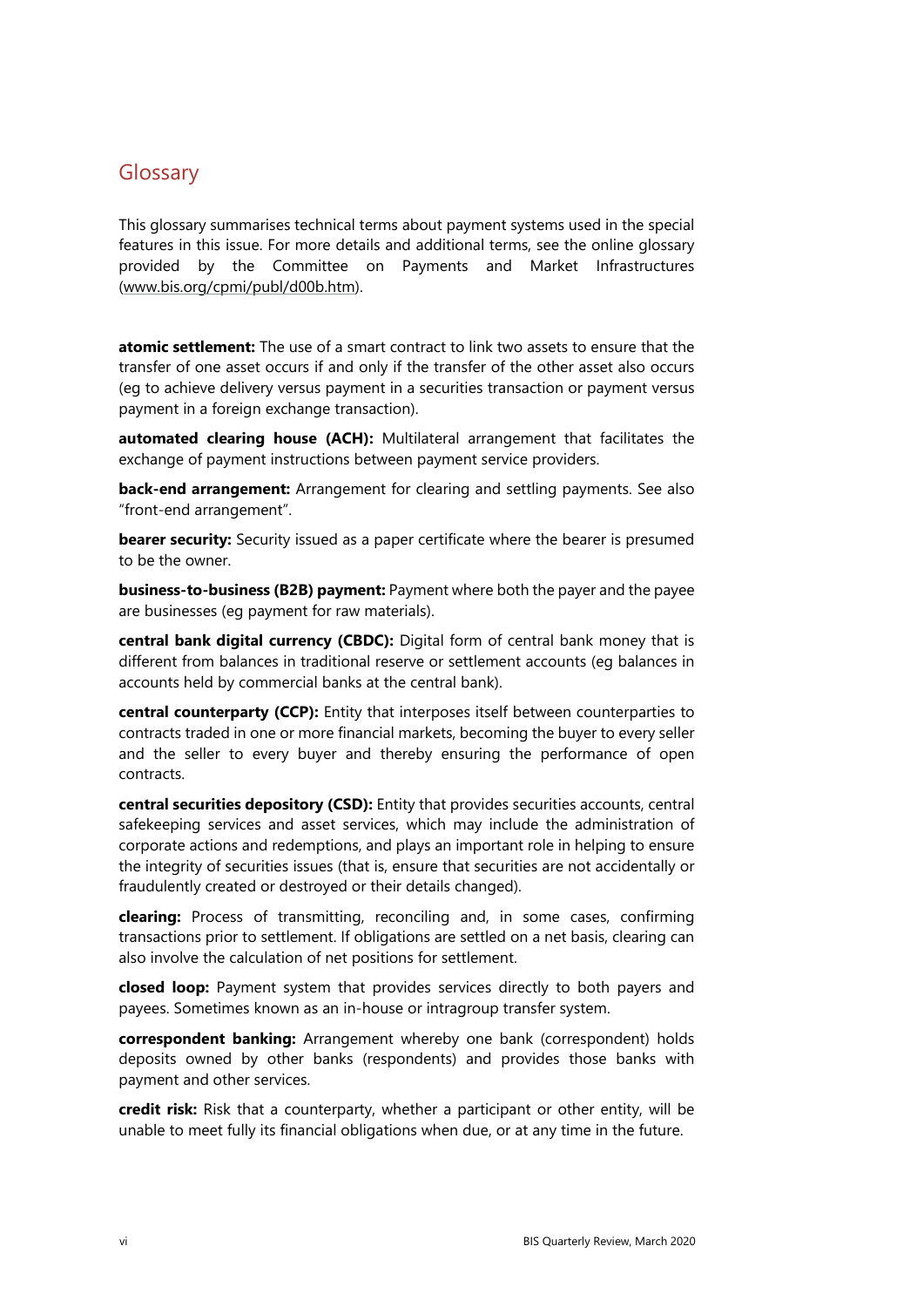**cross-border payment:** Payment where the payer and the payee are located in different jurisdictions. Many cross-border payments are also cross-currency payments.

**cross-currency payment:** Payment where the amount debited to the payer is in a different currency than the amount credited to the payee, ie the payment involves a currency conversion along its route from payer to payee.

**deferred net settlement:** Net settlement mechanism which settles on a net basis at the end of a predefined settlement cycle.

**delivery leg:** One of two legs of a securities trade: the transferring of ownership of the securities from the seller to the buyer. See also "payment leg".

**delivery versus payment (DvP):** Securities settlement mechanism that links a securities transfer and a funds transfer in such a way as to ensure that delivery occurs if and only if the corresponding payment occurs.

**dematerialisation:** Elimination of physical certificates or documents of title that represent ownership of securities so that securities exist only as accounting records.

**digital token:** Digital representation of value that is not recorded in an account.

**direct holding system:** Arrangement for registering ownership of securities (or similar interests) whereby each and every final investor in the securities is registered with a single entity (for example, the issuer itself, a CSD or a registry). In some countries, the use of a direct holding system is required by law.

**distributed ledger (DL):** Record of transactions held across a network of computers (nodes) where each node has a synchronised copy. A DL usually relies on cryptography to allow nodes to securely propose, validate and record state changes (or updates) to the synchronised ledger without necessarily the need for a central authority.

**domestic payment:** Payment involving a payee and a payer that reside within the same jurisdiction and use the same currency.

**DvP model 1:** DvP model where securities and funds are settled on a gross and obligation-by-obligation basis, with final (irrevocable and unconditional) transfer of securities from the seller to the buyer (delivery) if and only if final transfer of funds from the buyer to the seller (payment) occurs.

**DvP model 2:** DvP model where securities are settled on a gross basis, with final transfer of securities from the seller to the buyer occurring throughout the processing cycle, but funds are settled on a net basis, with final transfer of funds from the buyer to the seller occurring at the end of the processing cycle.

**DvP model 3:** DvP model where both securities and funds are settled on a net basis, with final transfers of both securities and funds occurring at the end of the processing cycle.

**fast-payment system (FPS):** Retail payment system in which the payment message is transmitted and the final funds are made available to the payee in real time or near real time on as near to a 24/7 basis as possible.

**final settlement:** Legally defined moment when funds (or other assets) have been irrevocably and unconditionally transferred.

**free of payment (FoP):** Transfer of securities without a corresponding transfer of funds.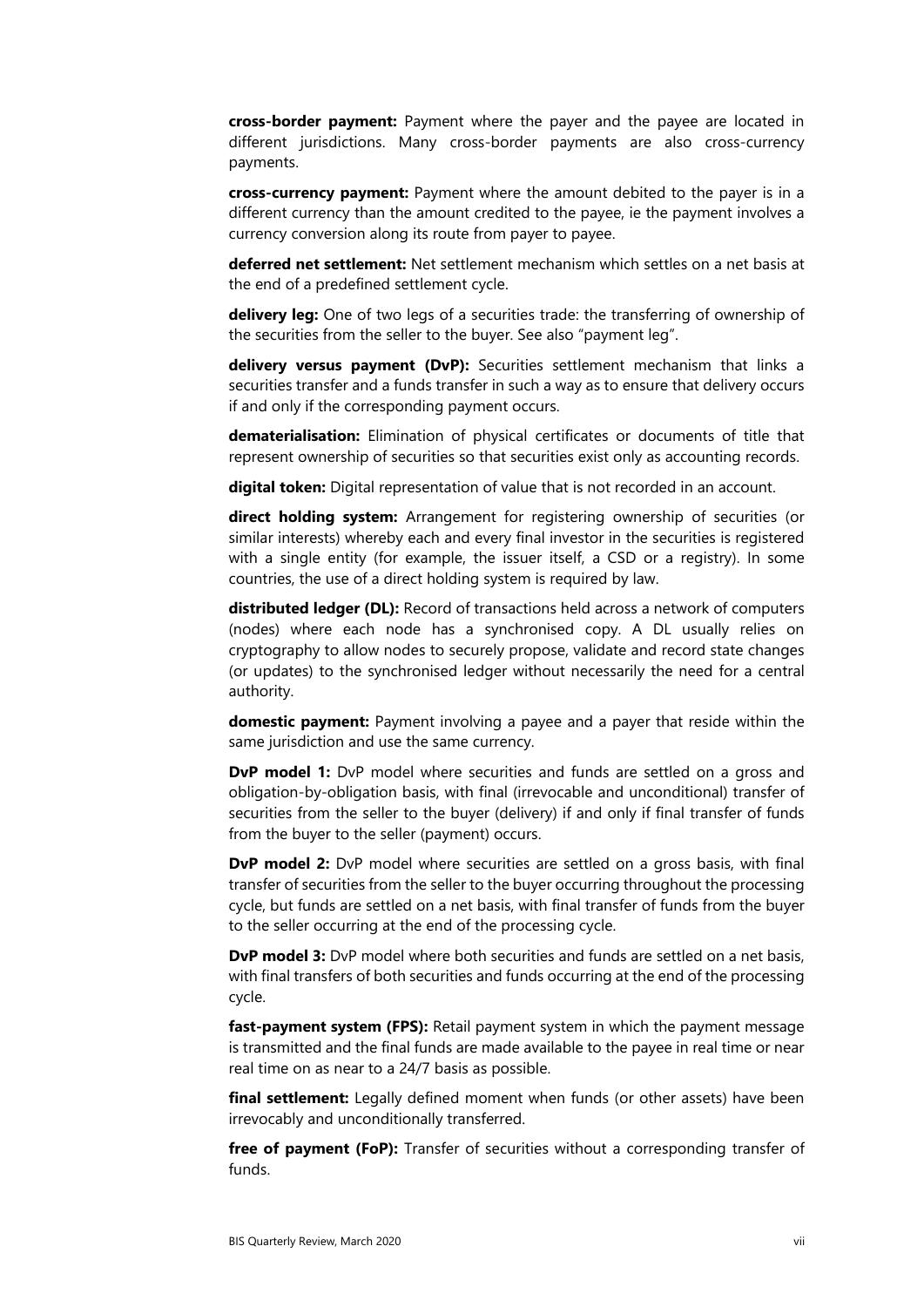**front-end arrangement:** Arrangement for initiating payments. See also "back-end arrangement".

**hash timelock contract (HTLC):** Type of smart contract that combines a hashlock function with a timelock function to facilitate two-leg transfers across unconnected ledgers.

**hierarchical DL:** Distributed ledger where each node has a full copy of the ledger but some details are hidden using cryptography. Only one or more trusted third parties have a full view of the ledger.

**hybrid settlement system:** System that combines the characteristics of RTGS and deferred net settlement systems.

**immobilisation:** Act of concentrating the location of securities in a depository and transferring ownership by book entry.

**indirect holding system:** Multi-tiered arrangement for the custody and transfer of ownership of securities (or the transfer of similar interests therein) in which holders are identified only at the level of their custodian or intermediary.

**infrastructure model:** Back-end arrangement for cross-border payments involving a payment system or linked payment systems operating across borders.

**interoperability:** Technical or legal compatibility that enables a system or mechanism to be used in conjunction with other systems or mechanisms. Interoperability allows participants in different systems to conduct, clear and settle payments or financial transactions across systems without participating in multiple systems.

**liquidity risk:** Risk that a counterparty, whether a participant or other entity, will have insufficient funds to meet its financial obligations as and when expected, although it may be able to do so in the future.

**liquidity saving mechanism (LSM):** Mechanism that seeks to save liquidity, including through frequent netting or offsetting of transactions (payments and/or securities) in the course of the operating day. A typical approach is to hold transactions in a central queue and to net or offset those transactions on a bilateral or multilateral basis at frequent intervals.

**money transfer operator (MTO):** Non-deposit-taking payment service provider where the service involves payment per transfer (or possibly payment for a set or series of transfers) by the sender to the payment service provider (for example, by cash or bank transfer) – ie as opposed to a situation where the payment service provider debits an account held by the sender at the payment service provider.

**multilateral netting:** Offsetting of obligations between or among multiple participants to result in a single net position per participant.

**offshore system:** Financial market infrastructure for the processing of payments or securities denominated in a currency different from the one of the jurisdiction in which the FMI is located. It could also cover a CCP.

**overlay system:** System that provides innovative customer interfaces to initiate payments (ie front ends).

**payment leg:** One of two legs of a securities trade: the transferring of cash corresponding to the securities' price from the buyer to the seller. See also "delivery leg".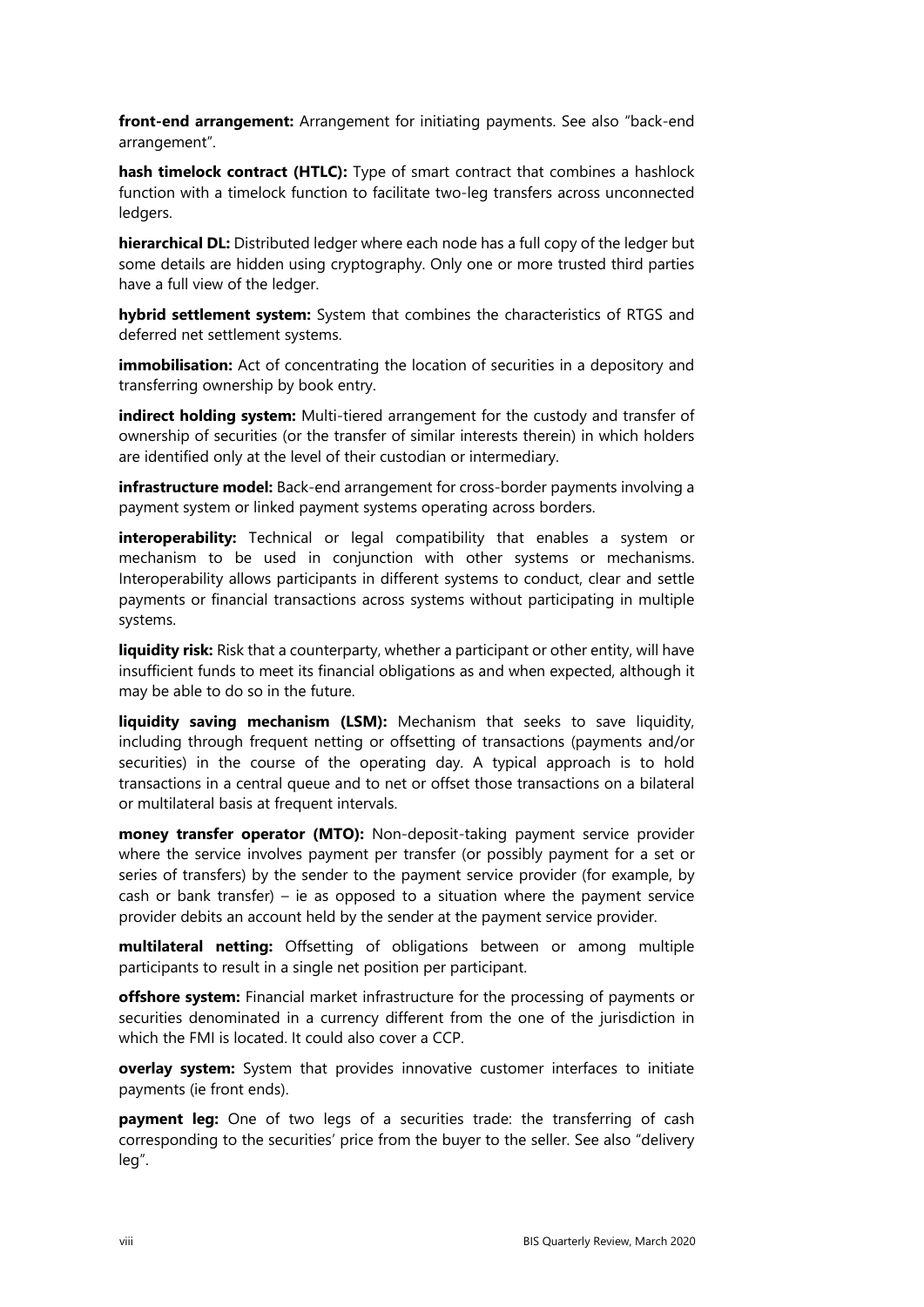**payment service provider (PSP):** Entity that provides payment services, including remittances. Payment service providers include banks and other deposit-taking institutions, as well as specialised entities such as money transfer operators and e-money issuers.

**payment system:** Set of instruments, procedures and rules for the transfer of funds between or among participants. The system encompasses both the participants and the entity operating the arrangement.

**payment versus payment (PvP):** Settlement mechanism that ensures that the final transfer of a payment in one currency occurs if and only if the final transfer of a payment in another currency or currencies takes place. PvP transfers can occur within a jurisdiction or across borders.

**peer-to-peer arrangement:** Arrangement that cuts out the financial intermediary payment service providers between the payer and payee.

**permissioned DL:** Distributed ledger that allows only trusted third parties to be involved in the updating process. Because validators are trusted, less computationally intensive mechanisms can be used to validate transactions.

**person-to-business (P2B) payment:** Payment where the payer is an individual and the payee is a business (eg bill payments). The reverse transaction is known as a business-to-person (B2P) payment (eg salary payments).

**person-to-government (P2G) payment:** Payment where the payer is an individual and the payee is a government (eg payment of taxes). The reverse transaction is known as a government-to-person (G2P) payment (eg welfare payments).

**person-to-person (P2P) payment:** Payment where both the payer and the payee are individuals (eg remittances). Also known as a peer-to-peer payment.

**principal risk:** Risk that a counterparty will lose the full value involved in a transaction – for example, the risk that a seller of a financial asset will irrevocably deliver the asset but not receive payment.

**private DL:** Distributed ledger that restricts who can initiate transactions. This is similar to an account-based system, where users must apply to open an account before they can use the system (or at least open an account at an intermediary that has access).

**real-time gross settlement (RTGS):** Real-time settlement of payments, transfer instructions or other obligations individually on a transaction-by-transaction basis.

**remittance:** Person-to-person payment of relatively low value. It can be domestic, but this term is generally used to refer a cross-border payment.

**replacement cost risk:** Risk of a trade failing to settle and having to be replaced at an unfavourable price.

**retail payment:** Payment associated with the purchase of goods and services by consumers and businesses. Each such payment tends to be for a relatively low value, but the volumes are large.

**securities settlement:** Transfer of ownership of securities in accordance with the terms of an underlying agreement.

**securities settlement system (SSS):** Entity that enables securities to be transferred and settled by book entry according to a set of predetermined multilateral rules. Such a system allows transfers of securities either free of payment or against payment.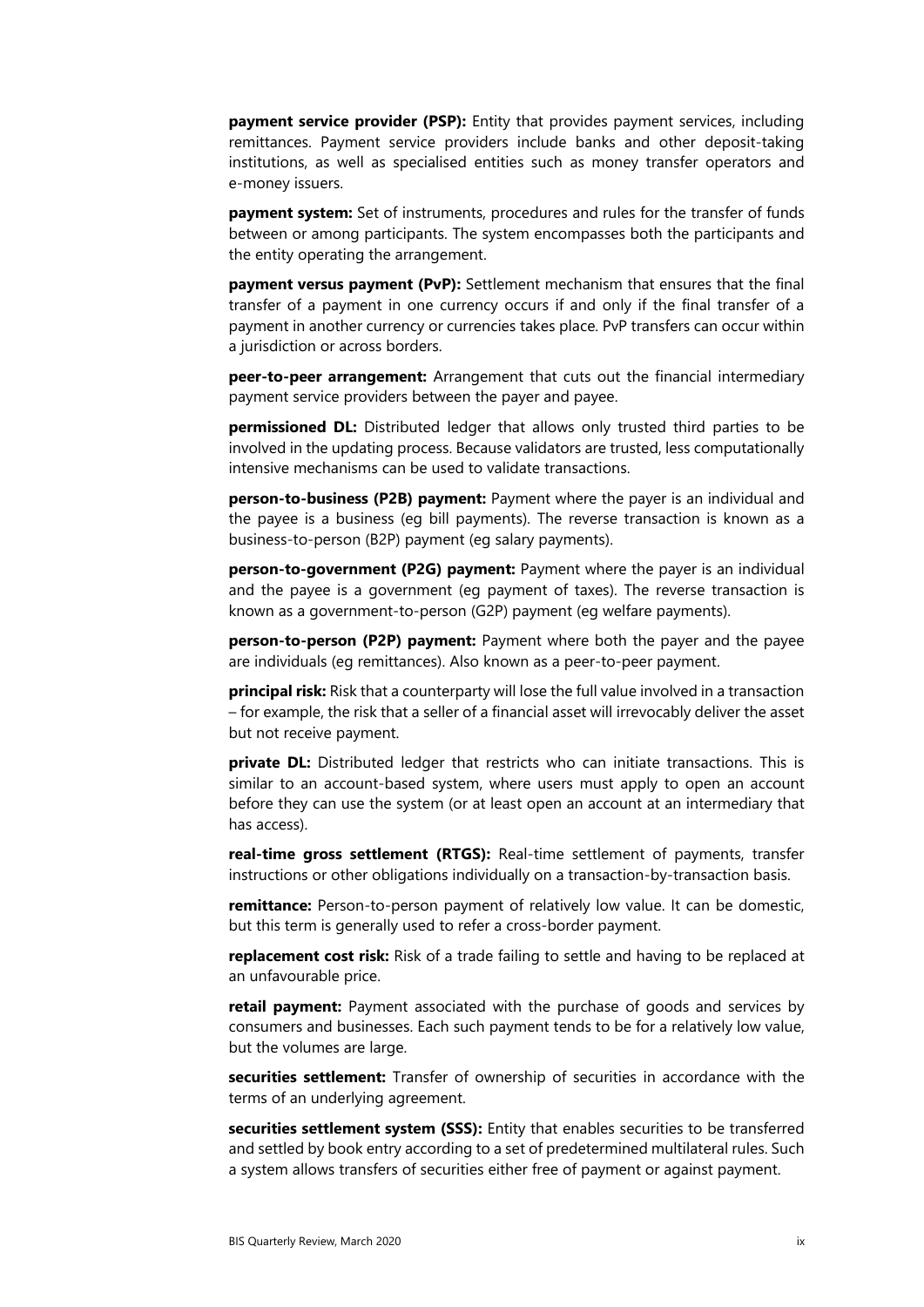**settlement:** Discharge of an obligation in accordance with the terms of the underlying contract.

**smart contract:** DLT protocol or code that self-executes when certain conditions are met.

**stablecoin:** Cryptoasset that seeks to stabilise its price by linking its value to that of an asset or pool of assets.

**tokenisation:** Process of converting assets into digital tokens.

**transaction account:** Account (including e-money and prepaid accounts) held with a bank or other authorised payment service provider, which can be used to make and receive payments and to store value.

**wholesale payment:** Payment between financial institutions – for example, payment to settle securities and foreign exchange trades, payment to and from central counterparties, and other interbank funding transactions. These are typically largevalue payments that often need to settle on a particular day and sometimes by a particular time.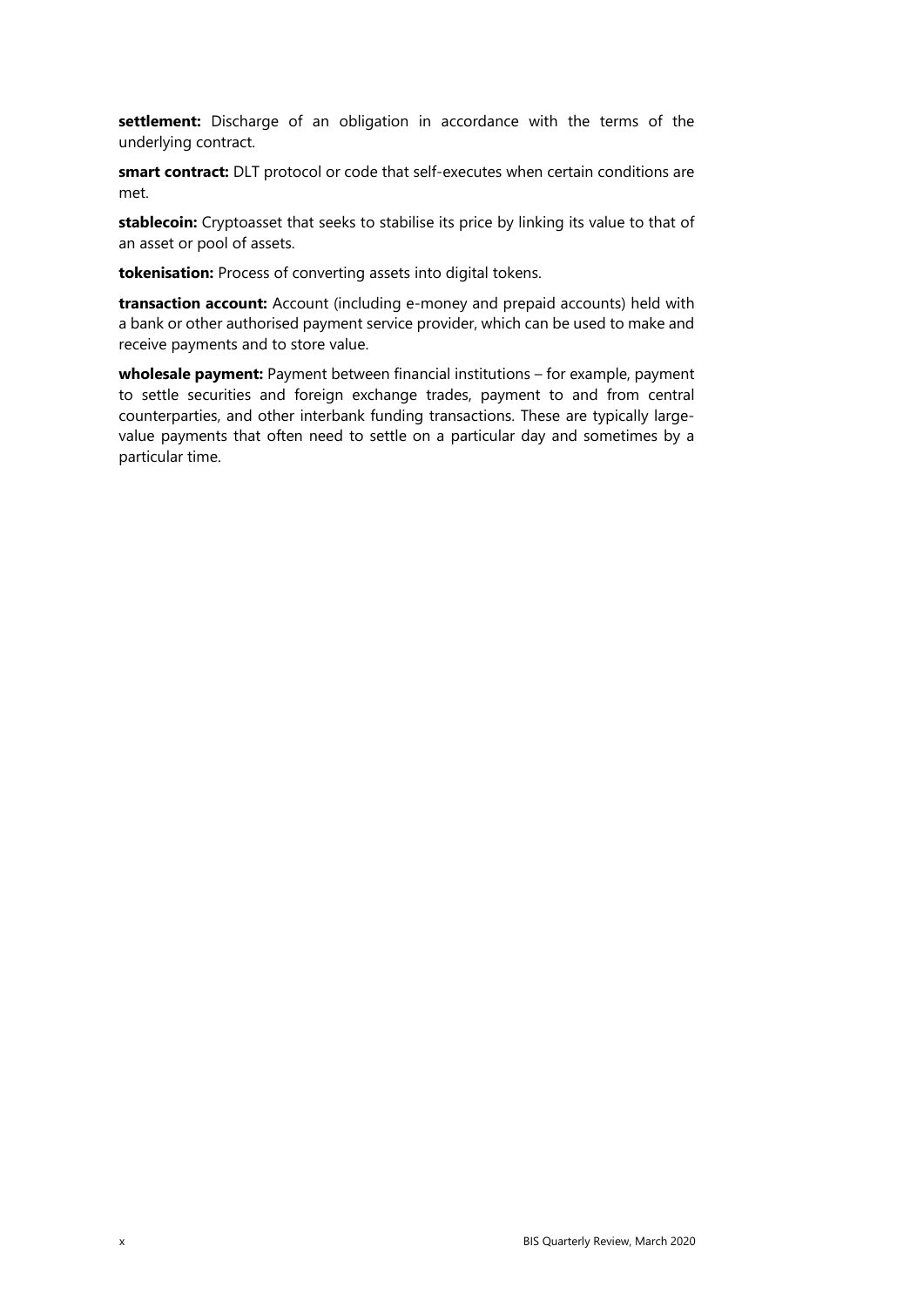# Abbreviations

#### Currencies

| <b>ALL</b> | Albanian lek            | <b>MXN</b> | Mexican peso                      |
|------------|-------------------------|------------|-----------------------------------|
| <b>ARS</b> | Argentine peso          | <b>MXV</b> | Mexican unidad de inversión (UDI) |
| <b>AUD</b> | Australian dollar       | <b>MYR</b> | Malaysian ringgit                 |
| <b>BGN</b> | <b>Bulgarian lev</b>    | <b>NAD</b> | Namibian dollar                   |
| <b>BHD</b> | Bahraini dinar          | <b>NGN</b> | Nigerian naira                    |
| <b>BRL</b> | Brazilian real          | <b>NOK</b> | Norwegian krone                   |
| CAD        | Canadian dollar         | <b>NZD</b> | New Zealand dollar                |
| <b>CHF</b> | Swiss franc             | <b>OTH</b> | All other currencies              |
| <b>CLP</b> | Chilean peso            | <b>PEN</b> | Peruvian sol                      |
| CNY (RMB)  | Chinese yuan (renminbi) | PHP        | Philippine peso                   |
| <b>COP</b> | Colombian peso          | <b>PLN</b> | Polish zloty                      |
| <b>CZK</b> | Czech koruna            | <b>RON</b> | Romanian leu                      |
| <b>DKK</b> | Danish krone            | <b>RUB</b> | Russian rouble                    |
| <b>EUR</b> | euro                    | <b>SAR</b> | Saudi riyal                       |
| GBP        | pound sterling          | <b>SEK</b> | Swedish krona                     |
| <b>HKD</b> | Hong Kong dollar        | SGD        | Singapore dollar                  |
| <b>HUF</b> | Hungarian forint        | THB        | Thai baht                         |
| <b>IDR</b> | Indonesian rupiah       | <b>TRY</b> | Turkish lira                      |
| <b>ILS</b> | Israeli new shekel      | <b>TWD</b> | New Taiwan dollar                 |
| <b>INR</b> | Indian rupee            | <b>USD</b> | US dollar                         |
| <b>ISK</b> | Icelandic króna         | <b>VES</b> | bolívar soberano                  |
| <b>JPY</b> | Japanese yen            | <b>VND</b> | Vietnamese dong                   |
| <b>KRW</b> | Korean won              | <b>XOF</b> | CFA franc (BCEAO)                 |
| <b>MAD</b> | Moroccan dirham         | ZAR        | South African rand                |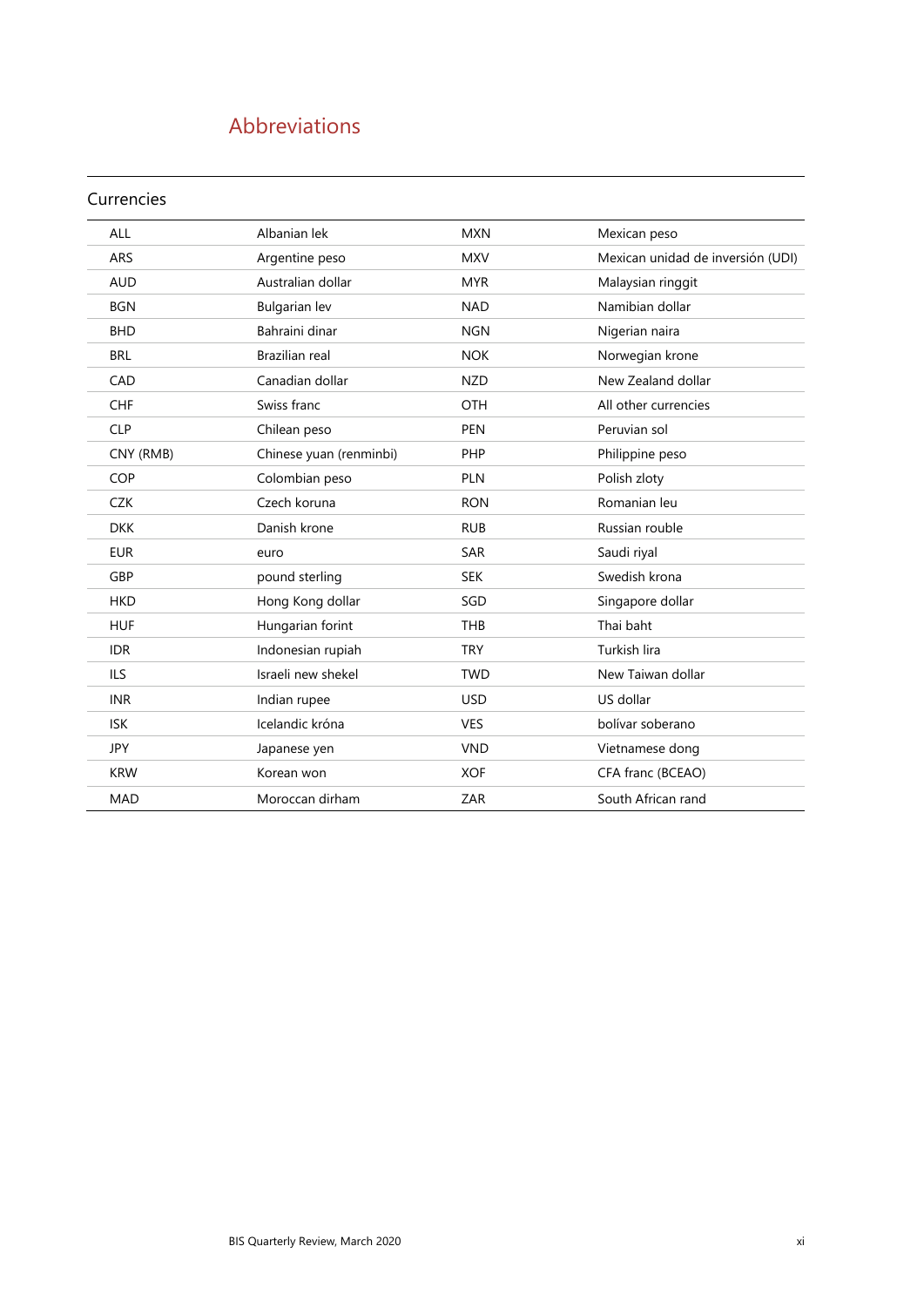| Countries                                |                                  |               |                          |
|------------------------------------------|----------------------------------|---------------|--------------------------|
| AE                                       | <b>United Arab Emirates</b>      | CY            | Cyprus                   |
| AF                                       | Afghanistan                      | CZ            | Czech Republic           |
| AL                                       | Albania                          | DE            | Germany                  |
| AM                                       | Armenia                          | DJ            | Djibouti                 |
| AO                                       | Angola                           | DK            | Denmark                  |
| AR                                       | Argentina                        | <b>DM</b>     | Dominica                 |
| AT                                       | Austria                          | DO            | Dominican Republic       |
| AU                                       | Australia                        | DZ            | Algeria                  |
| <b>AZ</b>                                | Azerbaijan                       | EA            | euro area                |
| BA                                       | Bosnia and Herzegovina           | EC            | Ecuador                  |
| <b>BD</b>                                | Bangladesh                       | EE            | Estonia                  |
| BE                                       | Belgium                          | EG            | Egypt                    |
| ΒF                                       | Burkina Faso                     | ER            | Eritrea                  |
| BG                                       | Bulgaria                         | ES            | Spain                    |
| <b>BH</b>                                | Bahrain                          | ET            | Ethiopia                 |
| BI                                       | Burundi                          | FI.           | Finland                  |
| BJ                                       | Benin                            | FJ            | Fiji                     |
| ВM                                       | Bermuda                          | FO            | Faeroe Islands           |
| BN                                       | <b>Brunei</b>                    | <b>FR</b>     | France                   |
| <b>BO</b>                                | <b>Bolivia</b>                   | GA            | Gabon                    |
| <b>BR</b>                                | <b>Brazil</b>                    | GB            | United Kingdom           |
| <b>BS</b>                                | The Bahamas                      | GD            | Grenada                  |
| BT                                       | Bhutan                           | GE            | Georgia                  |
| BY                                       | <b>Belarus</b>                   | GH            | Ghana                    |
| BZ                                       | <b>Belize</b>                    | GN            | Guinea                   |
| CA                                       | Canada                           | GQ            | <b>Equatorial Guinea</b> |
| CD                                       | Democratic Republic of the Congo | GR            | Greece                   |
| $\mathsf{C}\mathsf{F}$                   | Central African Republic         | GT            | Guatemala                |
| $\mathsf{CG}\xspace$                     | Republic of Congo                | GW            | Guinea-Bissau            |
| $\mathsf{CH}% \left( \mathcal{M}\right)$ | Switzerland                      | GY            | Guyana                   |
| CI                                       | Côte d'Ivoire                    | HN            | Honduras                 |
| CL                                       | Chile                            | HK            | Hong Kong SAR            |
| CM                                       | Cameroon                         | $\sf HR$      | Croatia                  |
| ${\sf CN}$                               | China                            | HT            | Haiti                    |
| CO                                       | Colombia                         | HU            | Hungary                  |
| CR                                       | Costa Rica                       | $\mathsf{ID}$ | Indonesia                |
| ${\sf CV}$                               | Cabo Verde                       | IE            | Ireland                  |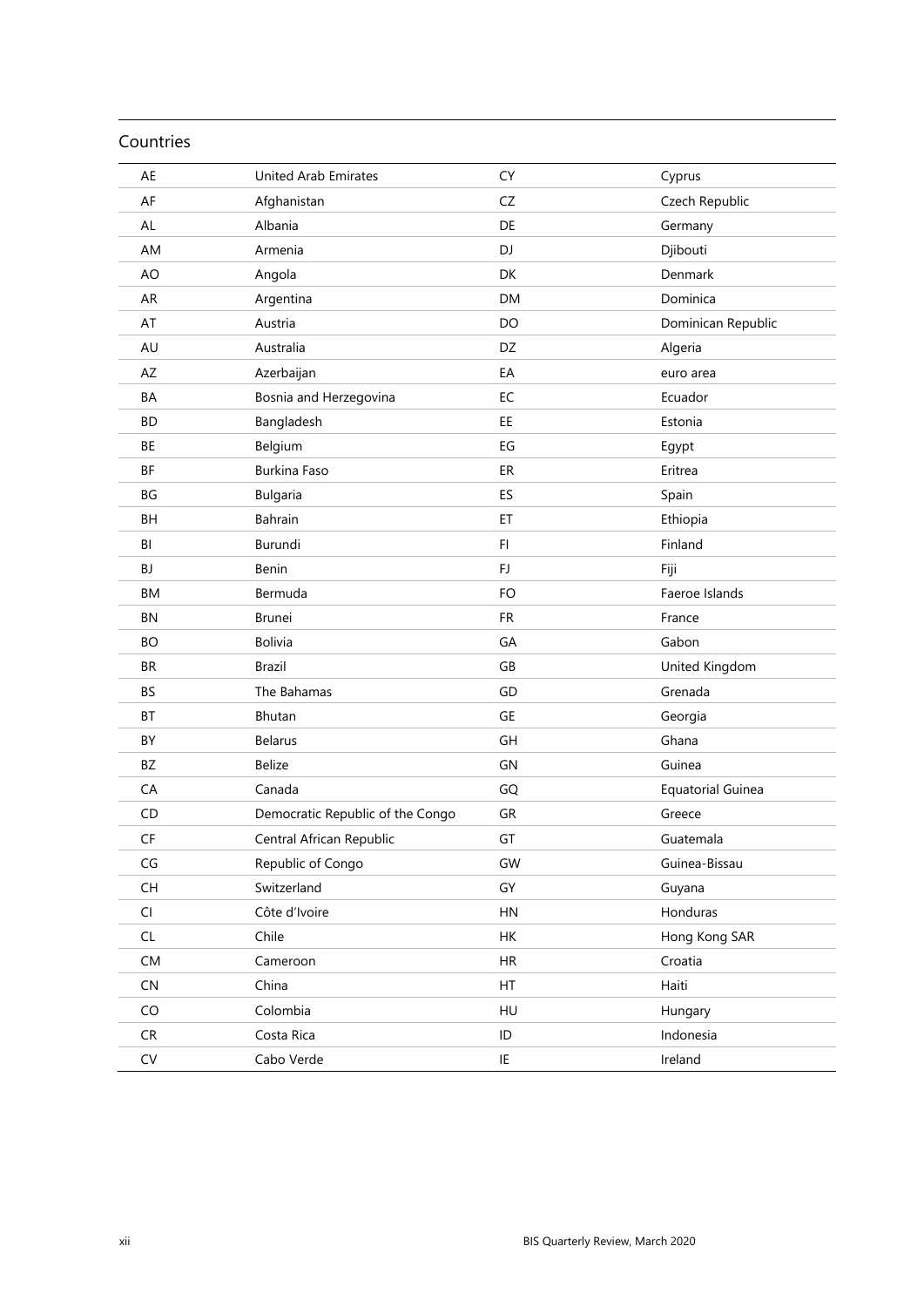### Countries (cont)

| IL                   | Israel           | <b>MX</b> | Mexico                |
|----------------------|------------------|-----------|-----------------------|
| IN                   | India            | MY        | Malaysia              |
| IQ                   | Iraq             | MZ        | Mozambique            |
| IR                   | Iran             | <b>NA</b> | Namibia               |
| IS                   | Iceland          | <b>NC</b> | New Caledonia         |
| IT                   | Italy            | <b>NG</b> | Nigeria               |
| JE                   | Jersey           | NL        | Netherlands           |
| JM                   | Jamaica          | <b>NO</b> | Norway                |
| JO                   | Jordan           | <b>NR</b> | Nauru                 |
| JP                   | Japan            | <b>NZ</b> | New Zealand           |
| KE                   | Kenya            | <b>OM</b> | Oman                  |
| KG                   | Kyrgyz Republic  | PA        | Panama                |
| KH                   | Cambodia         | PE        | Peru                  |
| $\mathsf{KR}\xspace$ | Korea            | PG        | Papua New Guinea      |
| <b>KW</b>            | Kuwait           | PH        | Philippines           |
| KY                   | Cayman Islands   | PK        | Pakistan              |
| ΚZ                   | Kazakhstan       | PL        | Poland                |
| LA                   | Laos             | PT        | Portugal              |
| LB                   | Lebanon          | PY        | Paraguay              |
| LC                   | St Lucia         | QA        | Qatar                 |
| LK                   | Sri Lanka        | <b>RO</b> | Romania               |
| <b>LR</b>            | Liberia          | <b>RS</b> | Serbia                |
| LS                   | Lesotho          | <b>RU</b> | Russia                |
| LT                   | Lithuania        | <b>RW</b> | Rwanda                |
| LU                   | Luxembourg       | SA        | Saudi Arabia          |
| LV                   | Latvia           | SC        | Seychelles            |
| LY                   | Libya            | SD        | Sudan                 |
| MA                   | Morocco          | SE        | Sweden                |
| MD                   | Moldova          | SG        | Singapore             |
| ME                   | Montenegro       | SK        | Slovakia              |
| MH                   | Marshall Islands | SI        | Slovenia              |
| MK                   | North Macedonia  | SR        | Suriname              |
| ML                   | Mali             | SS        | South Sudan           |
| $\mathsf{MM}$        | Myanmar          | ST        | São Tomé and Príncipe |
| MN                   | Mongolia         | <b>SV</b> | El Salvador           |
| MO                   | Macao SAR        | SZ        | Eswatini              |
| MR                   | Mauritania       | TD        | Chad                  |
| MT                   | Malta            | TG        | Togo                  |
| MU                   | Mauritius        | <b>TH</b> | Thailand              |
| <b>MV</b>            | Maldives         | TJ        | Tajikistan            |
| MW                   | Malawi           | TL        | East Timor            |